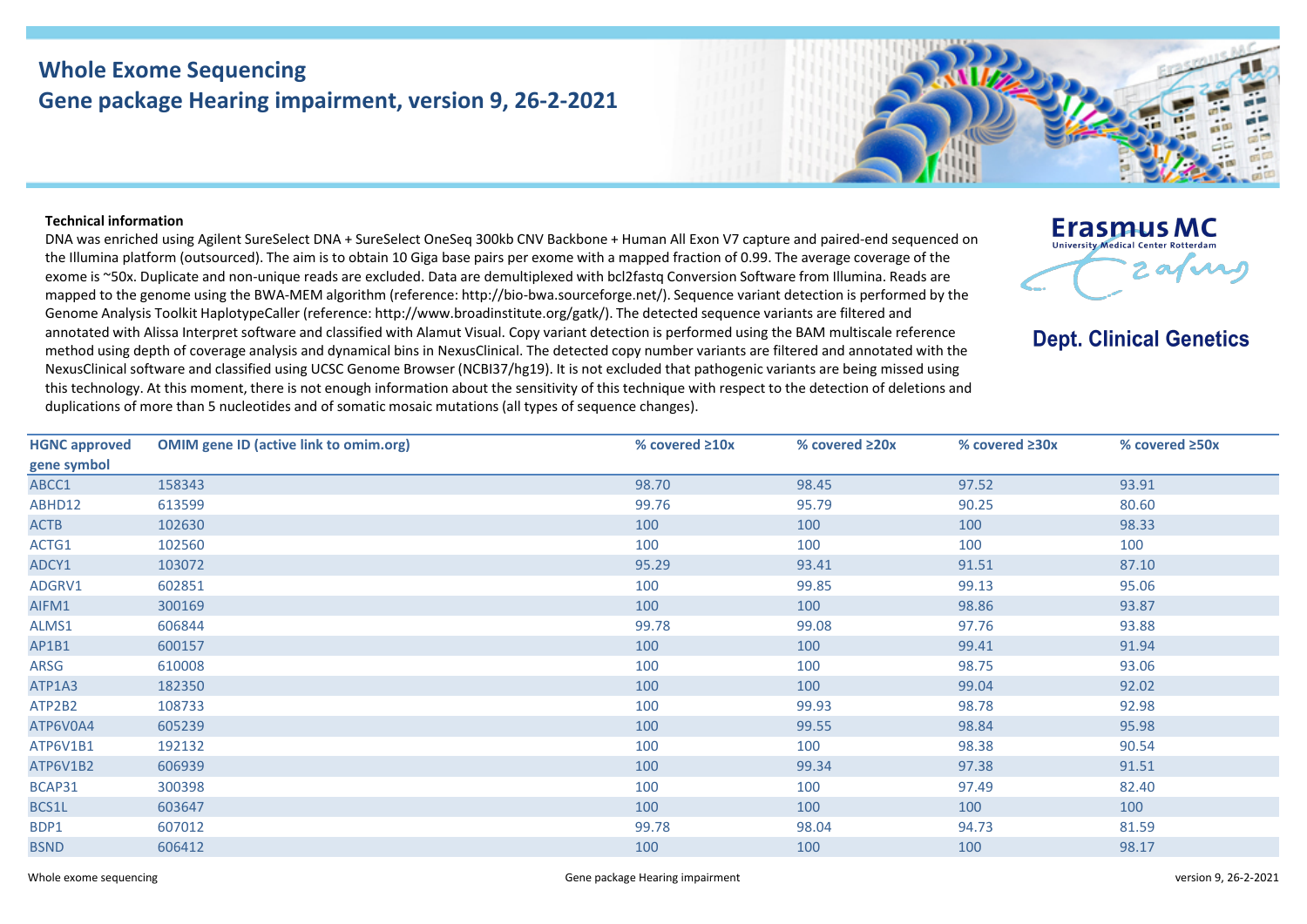| <b>HGNC approved</b> | <b>OMIM gene ID (active link to omim.org)</b> | % covered ≥10x | % covered ≥20x | % covered ≥30x | % covered ≥50x |
|----------------------|-----------------------------------------------|----------------|----------------|----------------|----------------|
| gene symbol          |                                               |                |                |                |                |
| CABP2                | 607314                                        | 100            | 99.63          | 92.18          | 67.73          |
| CACNA1D              | 114206                                        | 100            | 100            | 99.51          | 96.28          |
| CCDC50               | 611051                                        | 100            | 100            | 100            | 97.09          |
| CD151                | 602243                                        | 100            | 100            | 99.44          | 87.26          |
| CD164                | 603356                                        | 100            | 100            | 100            | 91.28          |
| CDC14A               | 603504                                        | 100            | 100            | 100            | 94.44          |
| CDH <sub>23</sub>    | 605516                                        | 100            | 100            | 99.82          | 84.11          |
| CEACAM16             | 614591                                        | 100            | 100            | 99.53          | 87.49          |
| <b>CEP250</b>        | 609689                                        | 100            | 99.34          | 96.41          | 82.99          |
| CEP78                | 617110                                        | 100            | 99.50          | 97.67          | 88.86          |
| CHD7                 | 608892                                        | 100            | 99.87          | 98.61          | 96.80          |
| CHSY1                | 608183                                        | 94.28          | 93.55          | 92.76          | 90.21          |
| CIB <sub>2</sub>     | 605564                                        | 100            | 100            | 100            | 96.62          |
| CISD <sub>2</sub>    | 611507                                        | 76.99          | 76.99          | 76.99          | 76.99          |
| CLDN14               | 605608                                        | 100            | 100            | 100            | 100            |
| CLDN9                | 615799                                        | 100            | 100            | 97.91          | 85.17          |
| CLIC5                | 607293                                        | 100            | 100            | 100            | 99.77          |
| <b>CLPP</b>          | 601119                                        | 100            | 92.90          | 81.44          | 62.09          |
| CLRN1                | 606397                                        | 100            | 100            | 100            | 98.34          |
| CLRN2                | 618988                                        | 100            | 99.27          | 95.24          | 82.54          |
| COA8                 | 616003                                        | 100            | 100            | 100            | 97.20          |
| <b>COCH</b>          | 603196                                        | 100            | 100            | 97.38          | 90.02          |
| COL11A1              | 120280                                        | 100            | 98.68          | 95.94          | 84.52          |
| <b>COL11A2</b>       | 120290                                        | 100            | 99.07          | 94.23          | 80.93          |
| COL2A1               | 120140                                        | 100            | 99.83          | 98.57          | 91.36          |
| COL4A3               | 120070                                        | 99.92          | 98.23          | 97.80          | 91.93          |
| COL4A4               | 120131                                        | 100            | 98.74          | 95.36          | 80.57          |
| COL4A5               | 303630                                        | 99.68          | 97.90          | 95.61          | 83.91          |
| COL4A6               | 303631                                        | 100            | 99.05          | 96.81          | 86.28          |
| COL9A1               | 120210                                        | 100            | 99.65          | 96.88          | 80.71          |
| COL9A2               | 120260                                        | 100            | 95.05          | 86.28          | 57.61          |
| <b>CRYM</b>          | 123740                                        | 100            | 100            | 96.55          | 80.94          |
| DCAF17               | 612515                                        | 100            | 100            | 98.51          | 91.39          |
| DCDC2                | 605755                                        | 100            | 99.36          | 95.76          | 87.13          |
| <b>DIABLO</b>        | 605219                                        | 100            | 100            | 100            | 100            |
| DIAPH1               | 602121                                        | 100            | 97.68          | 91.70          | 86.14          |
| DIAPH3               | 614567                                        | 99.79          | 96.82          | 93.01          | 84.74          |
| DMXL2                | 612186                                        | 100            | 99.81          | 98.99          | 95.20          |
| <b>DSPP</b>          | 125485                                        | 56.72          | 53.11          | 50.48          | 44.82          |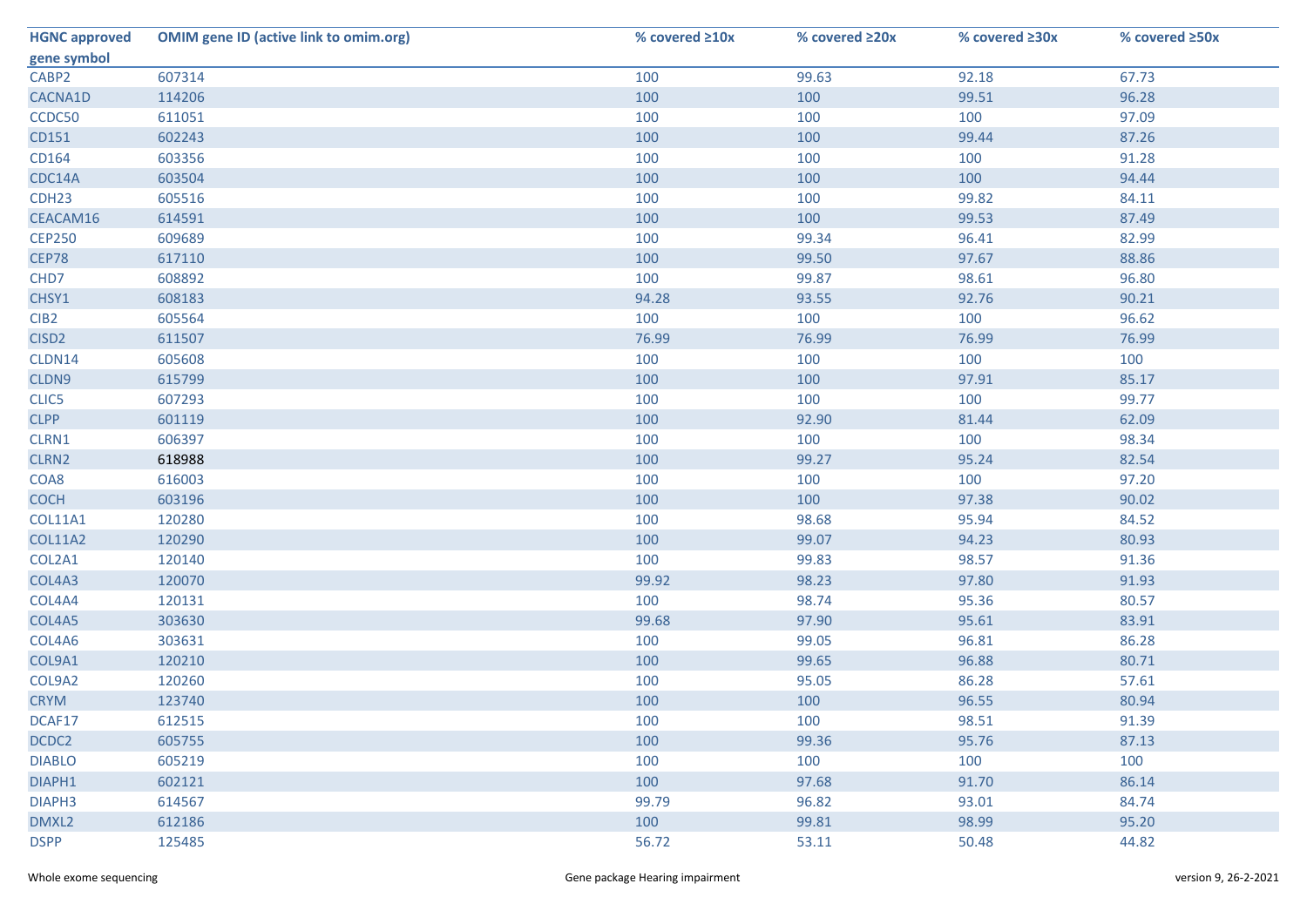| <b>HGNC approved</b> | <b>OMIM gene ID (active link to omim.org)</b> | % covered ≥10x | % covered ≥20x | % covered ≥30x | % covered ≥50x |
|----------------------|-----------------------------------------------|----------------|----------------|----------------|----------------|
| gene symbol          |                                               |                |                |                |                |
| EDN3                 | 131242                                        | 100            | 100            | 91.95          | 82.06          |
| <b>EDNRB</b>         | 131244                                        | 100            | 99.35          | 97.81          | 92.14          |
| ELMOD3               | 615427                                        | 100            | 100            | 100            | 100            |
| ELOVL1               | 611813                                        | 100            | 100            | 100            | 94.06          |
| EPS8                 | 600206                                        | 100            | 98.92          | 97.75          | 91.49          |
| EPS8L2               | 614988                                        | 100            | 95.13          | 85.48          | 72.12          |
| ERAL1                | 607435                                        | 100            | 100            | 100            | 99.54          |
| <b>ESPN</b>          | 606351                                        | 98.19          | 93.59          | 84.59          | 65.31          |
| ESRP1                | 612959                                        | 100            | 100            | 99.19          | 93.36          |
| <b>ESRRB</b>         | 602167                                        | 100            | 100            | 99.88          | 95.99          |
| EXOSC2               | 602238                                        | 100            | 100            | 100            | 96.51          |
| EYA1                 | 601653                                        | 97.62          | 97.62          | 97.41          | 92.02          |
| EYA4                 | 603550                                        | 100            | 100            | 100            | 98.36          |
| <b>FDXR</b>          | 103270                                        | 100            | 100            | 99.95          | 94.19          |
| FGF3                 | 164950                                        | 100            | 97.88          | 94.47          | 79.99          |
| FITM2                | 612029                                        | 100            | 100            | 99.76          | 93.40          |
| FOXF2                | 603250                                        | 89.87          | 87.83          | 85.79          | 82.18          |
| FOXI1                | 601093                                        | 100            | 100            | 100            | 95.95          |
| GAB1                 | 604439                                        | 100            | 100            | 99.16          | 92.20          |
| GATA3                | 131320                                        | 100            | 100            | 100            | 91.62          |
| GIPC3                | 608792                                        | 100            | 96.97          | 94.13          | 85.56          |
| GJB <sub>2</sub>     | 121011                                        | 100            | 100            | 100            | 96.78          |
| GJB3                 | 603324                                        | 100            | 100            | 100            | 100            |
| GJB6                 | 604418                                        | 100            | 100            | 100            | 100            |
| GLA                  | 300644                                        | 100            | 100            | 99.72          | 95.09          |
| GPRASP2              | 300969                                        | 100            | 99.96          | 98.84          | 95.15          |
| GPSM2                | 609245                                        | 100            | 100            | 100            | 96.66          |
| <b>GRAP</b>          | 604330                                        | 67.91          | 67.91          | 65.91          | 52.20          |
| GREB1L               | 617782                                        | 100            | 99.89          | 99.37          | 95.76          |
| GRHL2                | 608576                                        | 100            | 100            | 99.09          | 92.21          |
| GRXCR1               | 613283                                        | 100            | 100            | 100            | 100            |
| GRXCR2               | 615762                                        | 100            | 100            | 100            | 98.01          |
| <b>GSDME</b>         | 608798                                        | 100            | 99.64          | 97.90          | 92.03          |
| HARS1                | 142810                                        | 100            | 100            | 99.05          | 93.84          |
| HARS2                | 600783                                        | 100            | 100            | 100            | 99.26          |
| <b>HGF</b>           | 142409                                        | 100            | 100            | 97.19          | 85.21          |
| HOMER2               | 604799                                        | 97.99          | 97.99          | 97.99          | 97.99          |
| <b>HSD17B4</b>       | 601860                                        | 98.96          | 97.05          | 94.86          | 87.75          |
| IFNLR1               | 607404                                        | 100            | 100            | 96.95          | 75.41          |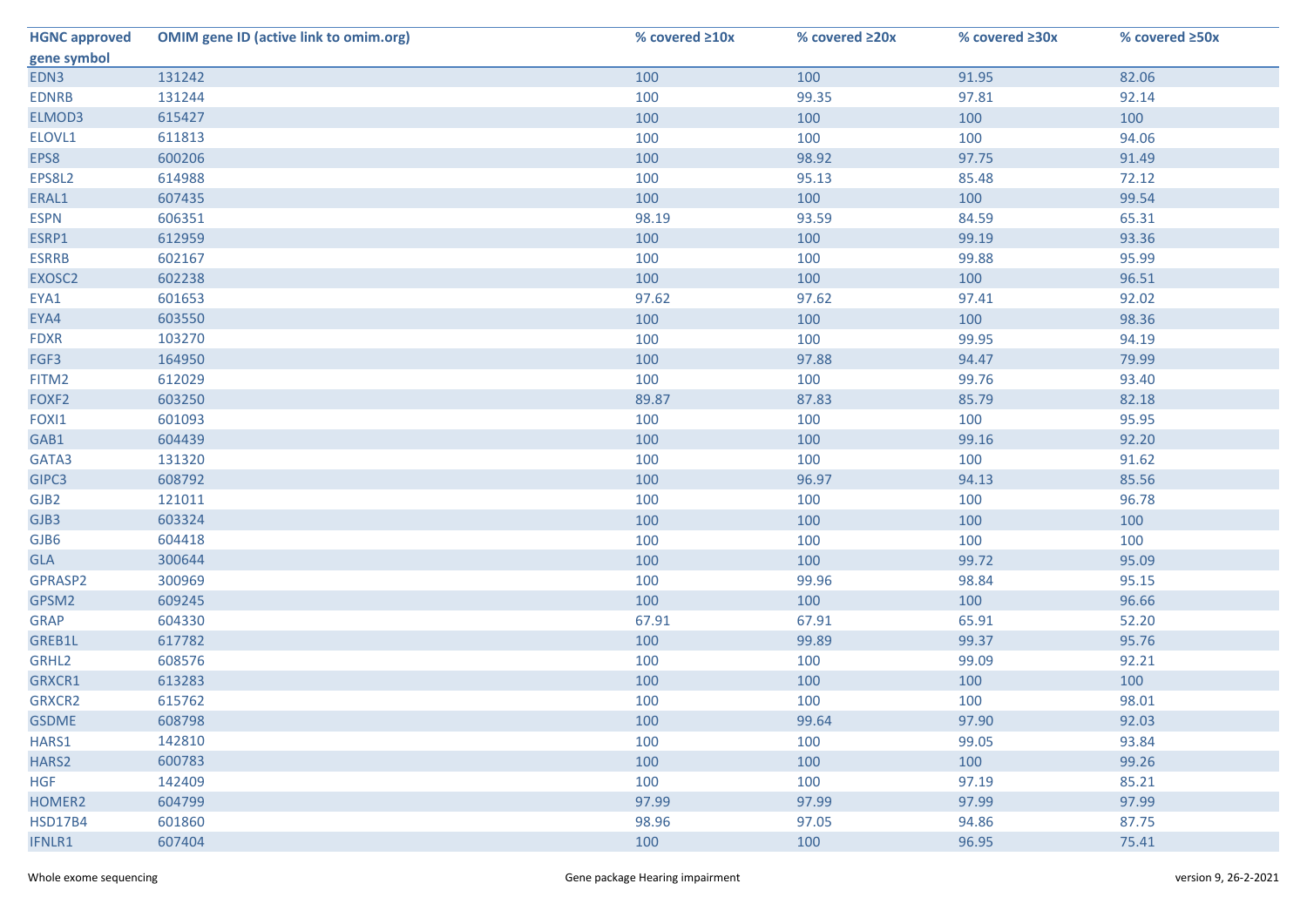| <b>HGNC approved</b>           | <b>OMIM gene ID (active link to omim.org)</b> | % covered ≥10x   | % covered ≥20x | % covered ≥30x | % covered ≥50x |
|--------------------------------|-----------------------------------------------|------------------|----------------|----------------|----------------|
| gene symbol                    |                                               |                  |                |                |                |
| ILDR1                          | 609739                                        | 100              | 100            | 99.83          | 94.91          |
| KARS1                          | 601421                                        | 100              | 100            | 100            | 98.00          |
| KCNE1                          | 176261                                        | 100              | 100            | 100            | 100            |
| KCNJ10                         | 602208                                        | 100              | 100            | 100            | 100            |
| KCNQ1                          | 607542                                        | 95.21            | 92.93          | 91.44          | 85.39          |
| KCNQ4                          | 603537                                        | 96.74            | 94.86          | 93.76          | 89.94          |
| <b>KITLG</b>                   | 184745                                        | 100              | 100            | 100            | 99.40          |
| LARS <sub>2</sub>              | 604544                                        | 100              | 100            | 99.87          | 96.99          |
| LHFPL5                         | 609427                                        | 100              | 100            | 100            | 97.35          |
| LMX1A                          | 600298                                        | 100              | 98.85          | 95.14          | 82.35          |
| LOXHD1                         | 613072                                        | 100              | 100            | 100            | 99.22          |
| LOXL3                          | 607163                                        | 100              | 100            | 98.87          | 96.90          |
| <b>LRTOMT</b>                  | 612414                                        | 100              | 100            | 97.33          | 78.21          |
| MARVELD2                       | 610572                                        | 100              | 96.18          | 91.50          | 87.18          |
| MCM <sub>2</sub>               | 116945                                        | 100              | 100            | 99.74          | 94.13          |
| <b>MET</b>                     | 164860                                        | 100              | 99.65          | 98.92          | 95.52          |
| <b>MGP</b>                     | 154870                                        | 100              | 91.01          | 89.05          | 87.60          |
| <b>MIR96</b>                   | 611606                                        | No coverage data |                |                |                |
| <b>MITF</b>                    | 156845                                        | 100              | 100            | 100            | 100            |
| MPZL2                          | 604873                                        | 100              | 100            | 100            | 97.58          |
| MSRB3                          | 613719                                        | 100              | 88.00          | 83.19          | 77.23          |
| <b>MYH14</b>                   | 608568                                        | 100              | 98.43          | 94.74          | 76.63          |
| MYH9                           | 160775                                        | 100              | 98.52          | 93.72          | 79.57          |
| MYO15A                         | 602666                                        | 99.86            | 98.52          | 96.67          | 87.35          |
| MYO3A                          | 606808                                        | 100              | 100            | 100            | 100            |
| MYO6                           | 600970                                        | 99.21            | 97.84          | 96.44          | 88.51          |
| MYO7A                          | 276903                                        | 100              | 99.80          | 98.09          | 92.06          |
| NARS2                          | 612803                                        | 97.15            | 93.76          | 93.76          | 88.66          |
| NCOA3                          | 601937                                        | 100              | 100            | 99.57          | 96.44          |
| <b>NDP</b>                     | 300658                                        | 100              | 100            | 100            | 100            |
| NLRP3                          | 606416                                        | 100              | 100            | 99.92          | 98.10          |
| <b>NOG</b>                     | 602991                                        | 100              | 100            | 100            | 97.91          |
| OPA1                           | 605290                                        | 100              | 99.07          | 96.09          | 86.31          |
| OSBPL2                         | 606731                                        | 100              | 100            | 98.26          | 89             |
| <b>OTOA</b>                    | 607038                                        | 81.32            | 78.63          | 76.43          | 71.85          |
| <b>OTOF</b>                    | 603681                                        | 100              | 99.42          | 97.65          | 93.38          |
| <b>OTOG</b>                    | 604487                                        | 100              | 99.76          | 98.10          | 92.43          |
| <b>OTOGL</b>                   | 614925                                        | 100              | 99.29          | 97.83          | 93.89          |
| P <sub>2</sub> R <sub>X2</sub> | 600844                                        | 99.88            | 97.07          | 91.37          | 79.18          |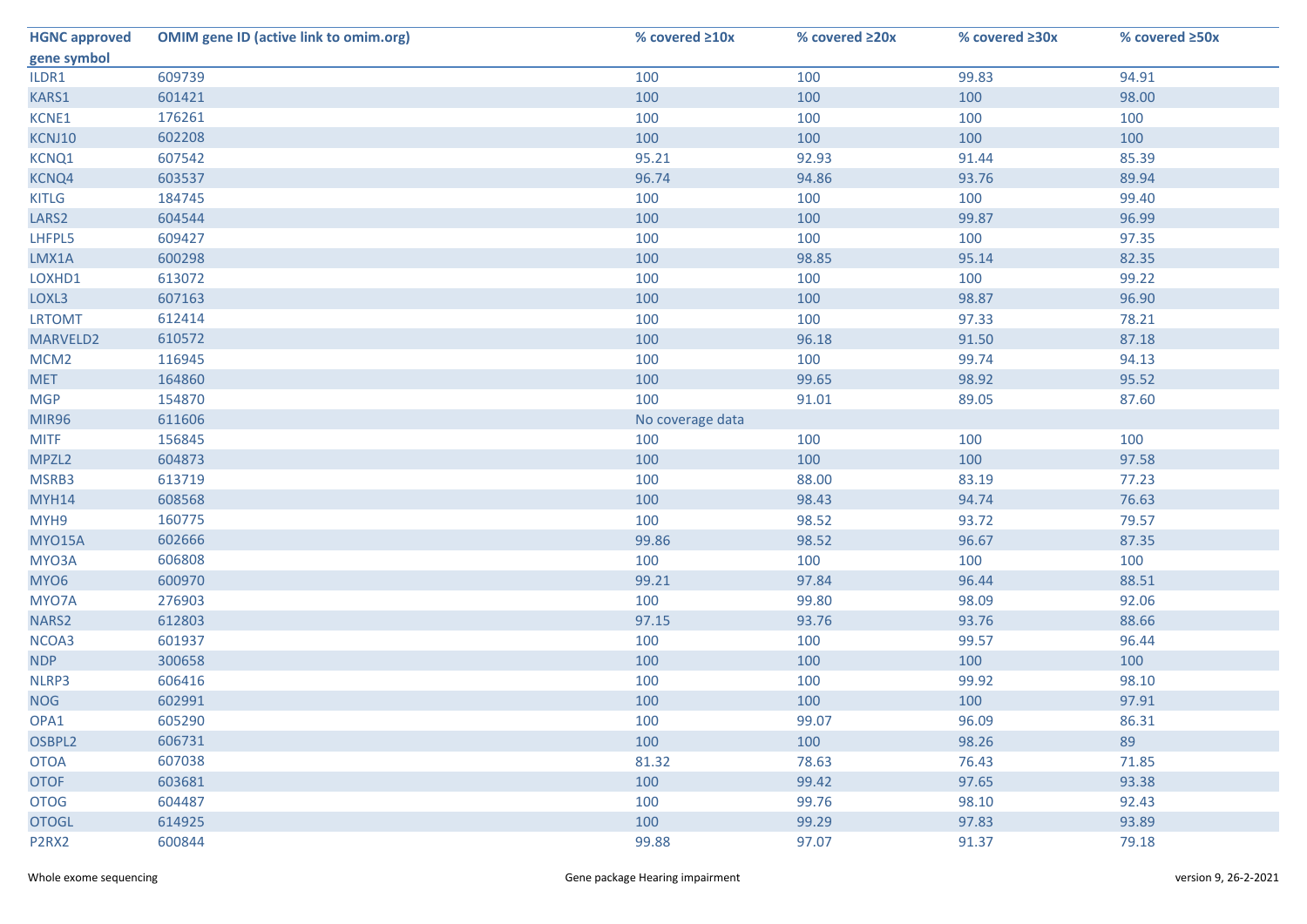| <b>HGNC approved</b> | <b>OMIM gene ID (active link to omim.org)</b> | % covered ≥10x | % covered ≥20x | % covered ≥30x | % covered ≥50x |
|----------------------|-----------------------------------------------|----------------|----------------|----------------|----------------|
| gene symbol          |                                               |                |                |                |                |
| PAX3                 | 606597                                        | 100            | 100            | 100            | 92.76          |
| PCDH15               | 605514                                        | 100            | 100            | 99.56          | 97.34          |
| PDE1C                | 602987                                        | 100            | 99.83          | 97.90          | 95.63          |
| PDZD7                | 612971                                        | 100            | 100            | 99.24          | 91.63          |
| <b>PET100</b>        | 614770                                        | 100            | 100            | 100            | 100            |
| PEX1                 | 602136                                        | 100            | 98.75          | 95.78          | 90.34          |
| <b>PEX26</b>         | 608666                                        | 100            | 100            | 100            | 91.21          |
| PEX <sub>6</sub>     | 601498                                        | 100            | 98.93          | 95.14          | 85.69          |
| <b>PJVK</b>          | 610219                                        | 100            | 100            | 100            | 100            |
| PLOD3                | 603066                                        | 100            | 95.66          | 91.42          | 75.96          |
| PLS1                 | 602734                                        | 100            | 100            | 99.29          | 96.18          |
| PNPT1                | 610316                                        | 97.04          | 90.87          | 86.78          | 81.14          |
| POLD1                | 174761                                        | 100            | 99.85          | 97.55          | 88.71          |
| POLR1C               | 610060                                        | 100            | 100            | 100            | 92.16          |
| POLR1D               | 613715                                        | 100            | 100            | 100            | 89.52          |
| POU3F4               | 300039                                        | 100            | 100            | 100            | 100            |
| POU4F3               | 602460                                        | 100            | 100            | 100            | 100            |
| PPIP5K2              | 611648                                        | 99.68          | 98.49          | 95.90          | 88.69          |
| <b>PRKCB</b>         | 176970                                        | 100            | 100            | 99.85          | 95.15          |
| PRPS1                | 311850                                        | 100            | 100            | 100            | 92.79          |
| PSIP1                | 603620                                        | 100            | 99.37          | 93.28          | 83.44          |
| <b>PTPRQ</b>         | 603317                                        | 98.31          | 97.20          | 96.63          | 93.71          |
| PTRH2                | 608625                                        | 100            | 100            | 100            | 100            |
| RAI1                 | 607642                                        | 100            | 100            | 99.76          | 96.85          |
| <b>RDX</b>           | 179410                                        | 100            | 93.94          | 92.26          | 86.76          |
| <b>REST</b>          | 600571                                        | 100            | 100            | 100            | 98.73          |
| RIPOR2               | 611410                                        | 100            | 100            | 99.03          | 93.95          |
| ROR1                 | 602336                                        | 96.29          | 96.29          | 96.19          | 94.22          |
| S1PR2                | 605111                                        | 100            | 100            | 100            | 100            |
| SCD <sub>5</sub>     | 608370                                        | 100            | 100            | 100            | 98.00          |
| SERPINB6             | 173321                                        | 100            | 100            | 100            | 97.32          |
| SIX1                 | 601205                                        | 100            | 100            | 100            | 95.07          |
| SIX5                 | 600963                                        | 99.93          | 90.89          | 72.31          | 46.95          |
| <b>SLC12A2</b>       | 600840                                        | 98.54          | 95.71          | 93.24          | 87.10          |
| <b>SLC17A8</b>       | 607557                                        | 100            | 100            | 99.88          | 97.33          |
| <b>SLC19A2</b>       | 603941                                        | 100            | 100            | 98.38          | 84.41          |
| <b>SLC22A4</b>       | 604190                                        | 100            | 100            | 99.30          | 93.36          |
| <b>SLC25A2</b>       | 608157                                        | 100            | 100            | 100            | 100            |
| <b>SLC26A4</b>       | 605646                                        | 100            | 100            | 100            | 97.88          |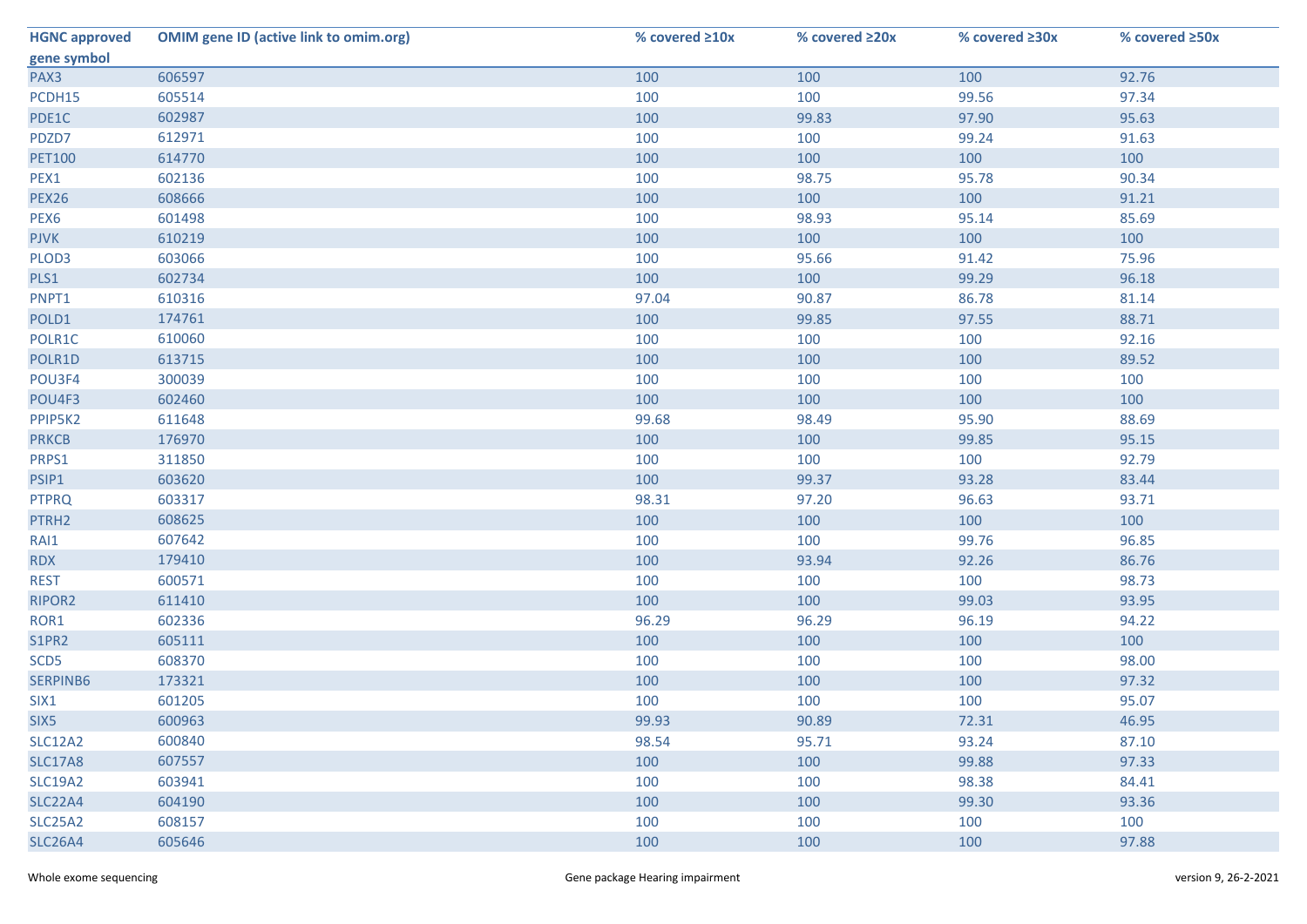| <b>HGNC approved</b> | <b>OMIM gene ID (active link to omim.org)</b> | % covered ≥10x | % covered ≥20x | % covered ≥30x | % covered ≥50x |
|----------------------|-----------------------------------------------|----------------|----------------|----------------|----------------|
| gene symbol          |                                               |                |                |                |                |
| <b>SLC26A5</b>       | 604943                                        | 100            | 100            | 99.85          | 95.43          |
| <b>SLC29A3</b>       | 612373                                        | 100            | 97.60          | 97.60          | 97.14          |
| SLC33A1              | 603690                                        | 100            | 100            | 99.77          | 98.02          |
| <b>SLC44A4</b>       | 606107                                        | 100            | 99.22          | 95.24          | 79.20          |
| SLC52A2              | 607882                                        | 100            | 100            | 100            | 95.83          |
| SLITRK6              | 609681                                        | 100            | 100            | 100            | 100            |
| <b>SMPX</b>          | 300226                                        | 100            | 100            | 100            | 71.60          |
| SNAI2                | 602150                                        | 100            | 100            | 99.25          | 93.75          |
| SOX10                | 602229                                        | 100            | 98.83          | 96.64          | 87.59          |
| SPATA5               | 613940                                        | 100            | 100            | 99.70          | 96.35          |
| SPNS2                | 612584                                        | 94.36          | 92.24          | 88.02          | 76.74          |
| <b>STRC</b>          | 606440                                        | 51.96          | 43.36          | 40.76          | 36.02          |
| SYNE4                | 615535                                        | 99.14          | 92.04          | 86.81          | 55.89          |
| <b>TBC1D24</b>       | 613577                                        | 100            | 100            | 99.15          | 96.48          |
| TBL1Y                | 400033                                        | $\mathbf 0$    | $\overline{0}$ | 0              | $\mathbf 0$    |
| TCOF1                | 606847                                        | 100            | 99.17          | 94.44          | 81.90          |
| <b>TECTA</b>         | 602574                                        | 100            | 100            | 99.60          | 96.70          |
| THOC1                | 606930                                        | 99.77          | 93.64          | 93.64          | 92.24          |
| <b>TIMM8A</b>        | 300356                                        | 100            | 100            | 100            | 92.75          |
| TJP2                 | 607709                                        | 100            | 100            | 99.54          | 95.69          |
| TMC1                 | 606706                                        | 100            | 98.00          | 93.47          | 87.43          |
| TMEM132E             | 616178                                        | 100            | 100            | 98.59          | 91.77          |
| <b>TMIE</b>          | 607237                                        | 96.26          | 72.99          | 56.30          | 56.20          |
| <b>TMPRSS3</b>       | 605511                                        | 100            | 100            | 98.69          | 90.64          |
| TMTC2                | 615856                                        | 100            | 99.64          | 96.67          | 96.03          |
| <b>TNC</b>           | 187380                                        | 100            | 100            | 100            | 99.72          |
| <b>TPRN</b>          | 613354                                        | 86.24          | 74.04          | 65.93          | 61.27          |
| <b>TRIOBP</b>        | 609761                                        | 99.83          | 97.73          | 94.23          | 84.46          |
| TSHZ1                | 614427                                        | 98.17          | 98.17          | 98.17          | 98.17          |
| <b>TSPEAR</b>        | 612920                                        | 100            | 100            | 98.66          | 89.83          |
| <b>TWNK</b>          | 606075                                        | 100            | 100            | 100            | 100            |
| <b>TYR</b>           | 606933                                        | 100            | 100            | 100            | 99.47          |
| USH1C                | 605242                                        | 100            | 100            | 99.27          | 93.22          |
| USH1G                | 607696                                        | 100            | 100            | 100            | 99.51          |
| USH <sub>2</sub> A   | 608400                                        | 100            | 100            | 100            | 97.52          |
| <b>USP48</b>         | 617445                                        | 100            | 97.06          | 95.23          | 91.07          |
| WBP2                 | 606962                                        | 100            | 100            | 97.77          | 83.40          |
| WFS1                 | 606201                                        | 100            | 100            | 99.40          | 96.23          |
| <b>WHRN</b>          | 607928                                        | 100            | 100            | 99.32          | 92.43          |